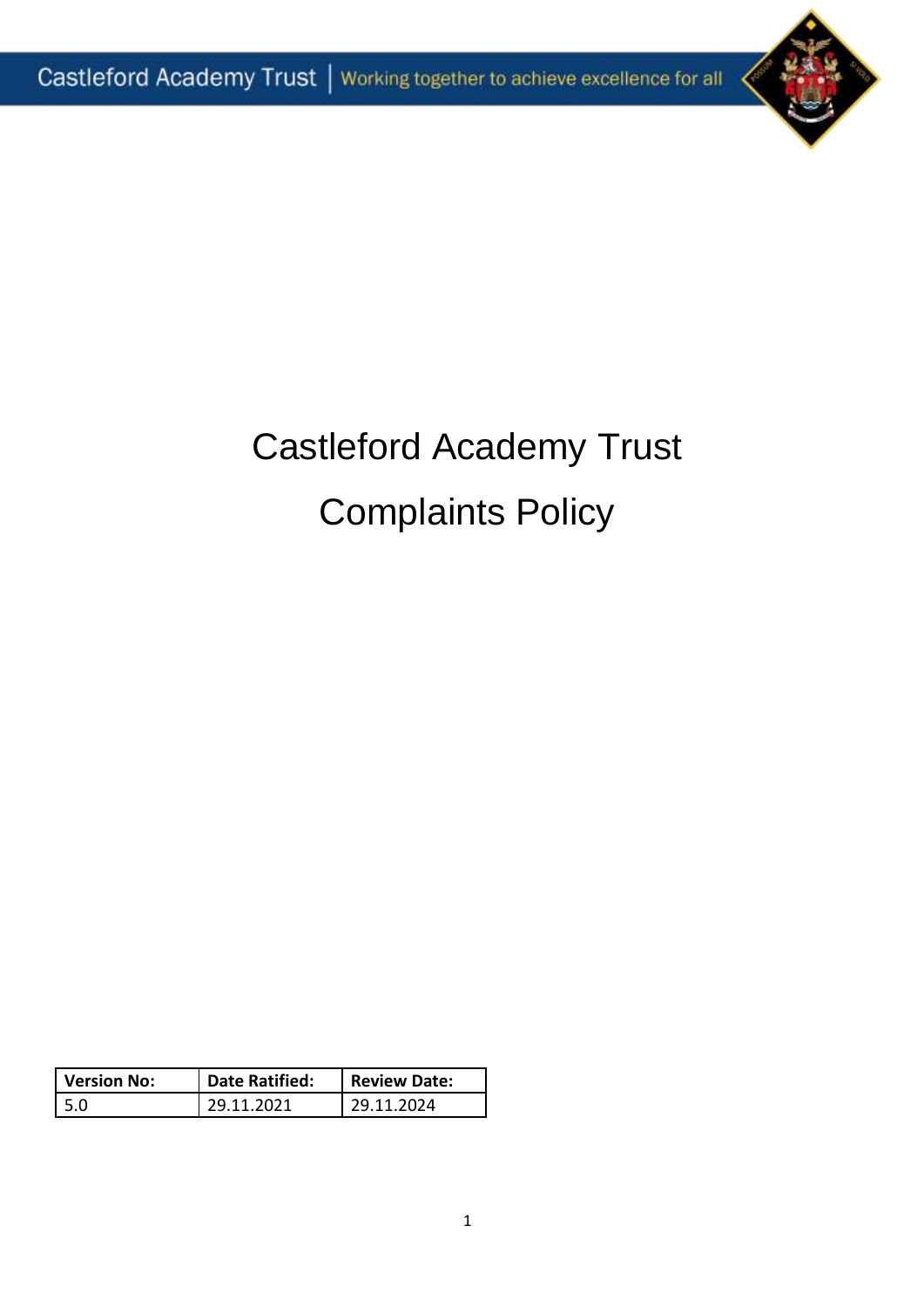## Castleford Academy Trust | Working together to achieve excellence for all



## **Contents**

| 2.  |  |
|-----|--|
| 3.  |  |
| 4.  |  |
| 5.  |  |
| 6.  |  |
| 7.  |  |
| 9.  |  |
| 10. |  |
| 11. |  |
| 12. |  |
| 13. |  |
| 14. |  |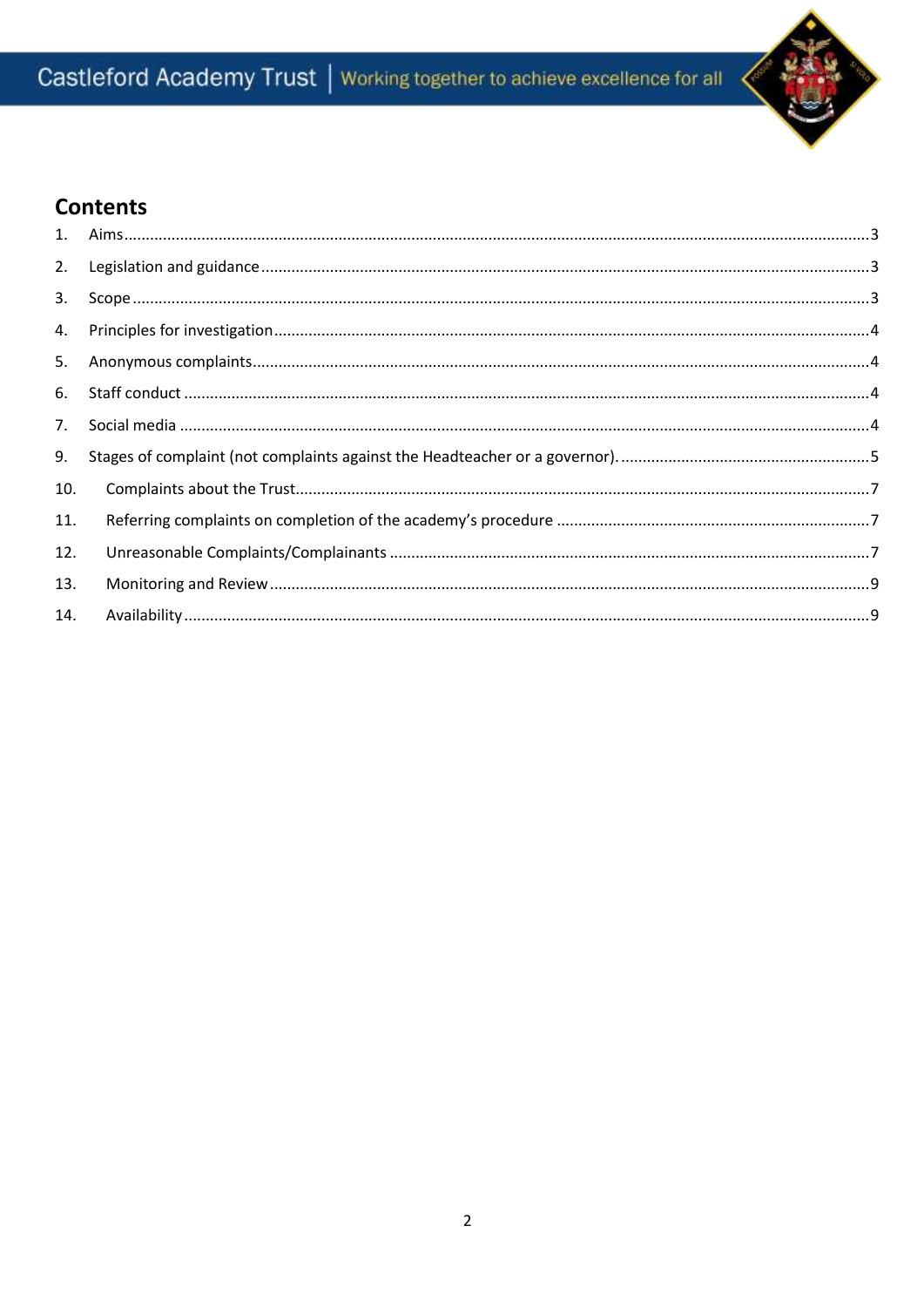

## <span id="page-2-0"></span>**1. Aims**

Three Lane Ends Academy aims to meet its statutory obligations when responding to complaints from parents of pupils at the academy. This complaints procedure is not intended to replace the normal discussions regarding problems and concerns which take place on a day to day basis.

#### **When responding to complaints, we aim to:**

- Be impartial and non-adversarial.
- Facilitate a full and fair investigation by an independent person or panel, where necessary.
- Address all the points at issue and provide an effective and prompt response.
- Respect complainants' desire for confidentiality.
- Treat complainants with respect.
- Keep complainants informed of the progress of the complaints process.
- Consider how the complaint can feed into academy improvement evaluation processes.

The academy will try to resolve concerns or complaints by informal means wherever possible. Where this is not possible, formal procedures will be followed.

The academy will aim to give the complainant the opportunity to complete the complaints procedure in full. To support this, the academy will ensure we publicise the existence of this policy and make it available on the academy website.

## <span id="page-2-1"></span>**2. Legislation and guidance**

As an academy, our complaints policy falls under the Part 7 of the Education (Independent School Standards) Regulations Act 2014.

## <span id="page-2-2"></span>**3. Scope**

The academy intends to resolve complaints informally where possible, at the earliest possible stage. There may be occasions when complainants would like to raise their concerns formally. This policy outlines the procedure relating to handling such complaints.

This policy does not cover complaints procedures relating to:

- Admissions
- Statutory assessments of special educational needs (SEN)
- Safeguarding matters
- Exclusion
- Whistle-blowing
- Staff grievances
- Staff discipline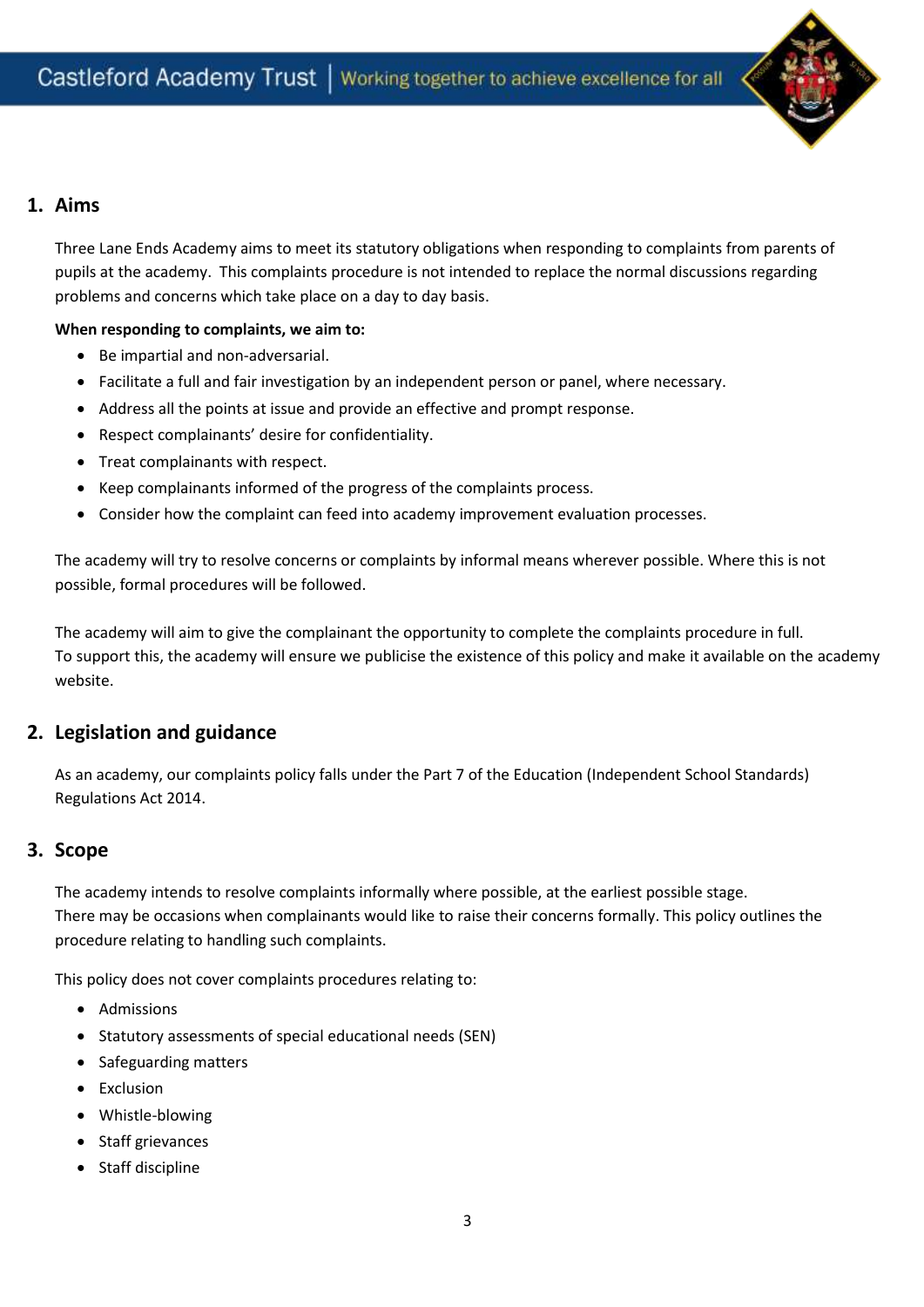

These matters are already provided for by existing statutory procedures, copies of which are available on the academy website.

Arrangements for handling complaints from parents of children with SEN about the academy's support are within the scope of this policy.

Complaints about services provided by other providers who use academy premises or facilities should be directed to the provider concerned.

## <span id="page-3-0"></span>**4. Principles for investigation**

When investigating a complaint, we will try to clarify:

- What has happened
- Who was involved
- What the complainant feels would put things right

We also intend to address complaints as quickly as possible. To achieve this, realistic and reasonable time limits will be set for each action within each stage.

Where further investigations are necessary, new time limits will be set, and the complainant will be sent details of the new deadline with an explanation for the delay.

The academy expects that complaints will be made as soon as possible after an incident arises. The academy will consider exceptions to this where there were valid reasons for not making a complaint at that time and the complaint can still be investigated in a fair manner for all involved.

## <span id="page-3-1"></span>**5. Anonymous complaints**

The academy will not normally investigate anonymous complaints. However, the Headteacher or Chair of Governors, if appropriate, will determine whether the complaint warrants an investigation.

## <span id="page-3-2"></span>**6. Staff conduct**

Complaints about staff will be dealt with under the academy's internal disciplinary procedures, if appropriate.

Complainants will not be informed of any disciplinary action taken against a staff member as a result of a complaint. However, the complainant will be notified that the matter is being addressed.

## <span id="page-3-3"></span>**7. Social media**

In order for complaints to be resolved as quickly and fairly as possible, Three Lane Ends Academy requests the complainants, do not discuss complaints publically via social media such as Facebook and Twitter. Complaints will be dealt with confidentially for those involved, and we expect complainants to also observe confidentiality. Defamatory, offensive or otherwise inappropriate comments on social media will be reported to the appropriate authorities.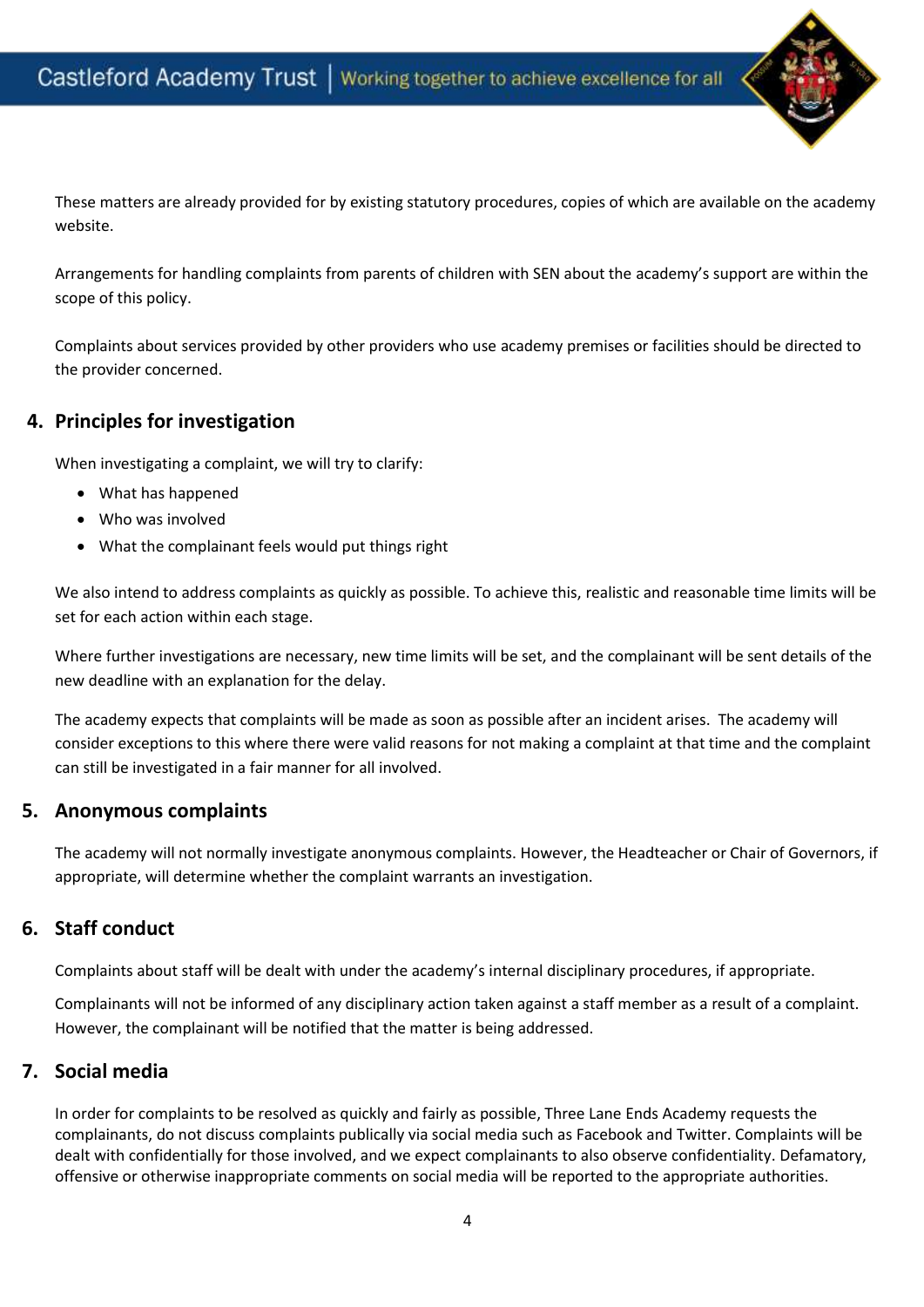

## **8**. **Complaint campaigns**

A complaint campaign can is defined as:

- The academy receiving a number of complaints all based on the same subject.
- The academy receiving multiple complaints from complainants unconnected to the academy.

In the event of a complaint campaign (as defined above), the academy will not respond to each complaint individually but will either:

- send a template response to all complainants or
- publish a single response on the academy's website

## <span id="page-4-0"></span>**9. Stages of complaint (not complaints against the Headteacher or a governor).**

If you have concerns about the academy or the education provided, please discuss the matter with your son/daughter's class teacher. This may be referred to an Deputy Headteacher for clarification/further action.

## **Stage 1: Informal**

If you feel that the matter has not been addressed through discussion with Deputy Headteacher, please make contact with the Headteacher. The Headteacher considers any such complaint very seriously and most complaints can be resolved at this stage.

The academy will take informal concerns seriously and make every effort to resolve the matter quickly. It may be the case that the provision or clarification of information will resolve the issue.

(Please note, if the first approach is made to a Governor, the next step would be to refer the complaint to the appropriate person. Governors cannot act outside of this policy as they may be needed to sit on a panel at a later stage.)

#### **Stage 2: Formal**

## **Inform the Headteacher in writing**

- If the matter cannot be resolved informally, you (the complainant) should put the complaint in writing by post or by e-mail to admin@tleacademy.co.uk briefly setting out the facts and stating what it is that you consider the academy should have done or where the academy has not met reasonable expectations. This should be within 10 school days of the stage one outcome.
- An investigation will be carried out by the Headteacher or a designated member of the senior leadership team (provided they have not been involved up to this point). The scope of the investigation will be documented to ensure that all aspects are covered. The investigator will offer the complainant a meeting to confirm/clarify the reason for the formal complaint and will speak to others involved. Wherever reasonably possible, the meeting with the complainant will take place within 15 school days of the written complaint being received.
- Following the meeting, the investigator will put their findings in writing and will indicate what, if any, steps should be taken to resolve the matter. Whenever reasonably possible, this will be done within 10 school days of the meeting with the complainant.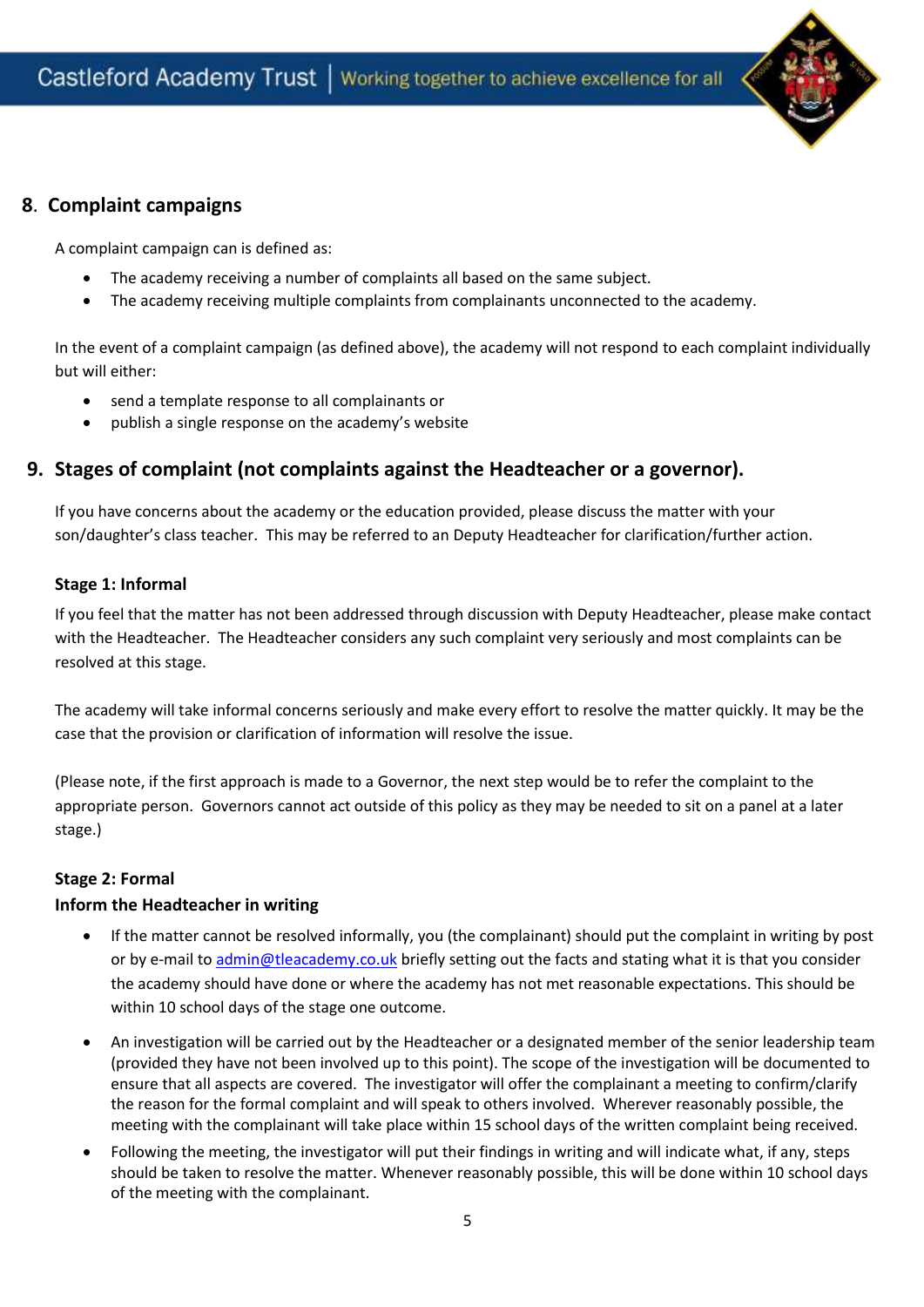

Any complaint relating to the Headteacher must be raised in the first instance with the Chair of Governors (or Vicechair in the absence of the Chair) who will, if an informal resolution cannot be reached, designate a Governor to investigate in the same way as outlined above. Where a complaint is against the Chair of Governors or any member of the Governing Board, it should be made in writing to the Clerk to the Governing Board in the first instance.

## **Stage 3: Formal- submit the complaint to the complaints panel.**

If the complainant wishes to proceed to the next stage of the procedure, they should inform the Chair of Governors in writing within 10 school days of the outcome of stage 2.

The letter should be addressed to the Clerk to the Governors (FAO the Chair of Governors) or e-mailed to [admin@tleacademy.co.uk](mailto:admin@tleacademy.co.uk) (FAO the Chair of Governors) and must set out briefly the reasons why the complainant is dissatisfied with the stage 2 response.

- The panel will consist of at least three people who were not directly involved in the matters detailed in the complaint with one person who is independent of the management and running of the academy. These individuals will have access to the existing record of the complaint's progress (see section 9) but will have no prior knowledge of the complaint.
- A letter of acknowledgement will be sent to the complainant within 5 school days. Within 15 school days of receipt of the complainant's letter, the Clerk will convene a meeting of the Governing Body Complaints Panel together with the complainant and relevant representatives of the academy. That meeting will be held as quickly as practicable, given the need to find a date that is reasonably convenient for the complainant, the academy and the members of the Panel. At any meeting, the complainant will be entitled to be accompanied by a friend (by prior approval of the Governing Body Complaints Panel) but legal representation will not be allowed. In certain circumstances, the governors may refuse a request for a particular individual to attend any such meeting, for example, if there is a conflict of interest.
- The meeting is not a court case and will be as informal as circumstances allow. The complainant will have the opportunity to put her/his reasons for dissatisfaction and to enlarge on them but may not introduce reasons that were not previously put in writing. The academy will have the opportunity to put its side of things and each side, as well as the Panel members, will be able to ask questions. The complainant will have the opportunity to make final comments to the Panel.
- The Panel will make findings and recommendations and a copy of those findings and recommendations will be - sent by electronic mail or otherwise given to the complainant and, where relevant, the person complained about - available for inspection on the academy premises by the Trustees and the Headteacher.
- The Panel will formulate its response as quickly as reasonably possible, aiming to do so within 10 school days, and the Clerk to the Governors will notify all concerned.
- If a complainant tries to reopen the same issue, the Chair of Governors may write to the complainant to inform him/her that the procedure has been completed and the matter closed.
- A written record will be kept of all complaints, and of whether they are resolved at the preliminary stage or proceed to a panel hearing.
- Correspondence, statements and records relating to individual complaints will be kept confidential except where the Secretary of State or a body conducting an inspection under section 162A of the Education Act 2002 requests access to them.
- The decision of the panel is final. If you are still not satisfied, you may wish to put your complaint to the Education and Skills Funding Agency (ESFA).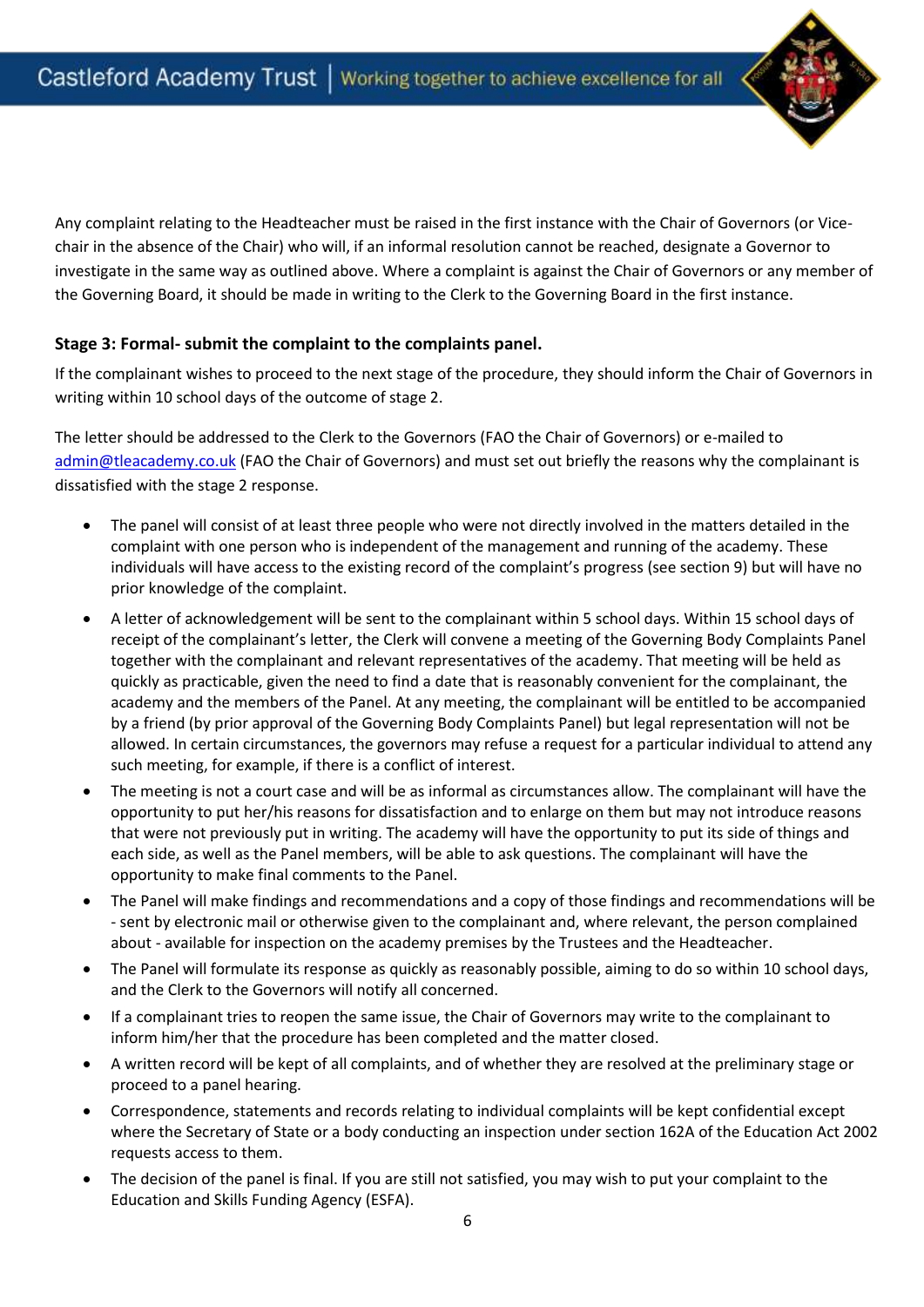

## <span id="page-6-0"></span>**10. Complaints about the Trust**

Where a complaint relates to a specific academy, this should be raised with the individual academy following their normal lines of communication and/or complaints policy. Any complaints that have not been raised with an individual academy will be referred to that academy in the first instance. Please note, complaints about the Trust should not be viewed as another stage of the complaints policy.

If your concern relates to the running or organisation of the Trust, please direct it to the Chief Executive Officer (CEO). This concern will be dealt with in an informal way, involving others as necessary and the CEO may delegate the matter to staff as appropriate and depending on the nature of the concern. If after this informal process has concluded you are still not satisfied, you can lodge a formal complaint which should be addressed to the CEO. If your concern or complaint relates to the CEO it should be addressed to the Chair of Trustees.

Your complaint should be made in writing. There are three stages to the formal complaint's procedure as below:

**Stage one**: complaint heard by the CEO.

**Stage two**: complaint heard by the Chair of Trustees.

**Stage three**: complaint heard by Trustees Complaints Panel. The details of each stage and timescales are the same as those set out in the complaint's procedure above.

## <span id="page-6-1"></span>**11. Referring complaints on completion of the academy's procedure**

If the complainant believes the academy did not handle their complaint in accordance with this complaints procedure or they acted unlawfully or unreasonably in the exercise of their duties under education law, they can contact the ESFA after they have completed Stage 3.

The ESFA will not normally reinvestigate the substance of complaints or overturn any decisions made by Three Lane Ends Academy. They will consider whether Three Lane Ends Academy has adhered to education legislation and any statutory policies connected to the complaint and whether they have followed Part 7 of the Education (Independent [School Standards\) Regulations 2014.](https://www.legislation.gov.uk/uksi/2014/3283/schedule/made)

## <span id="page-6-2"></span>**12. Unreasonable Complaints/Complainants**

Three Lane Ends Academy is committed to dealing with all complaints fairly and impartially, and to providing a high quality service to those who complain. We will not normally limit the contact complainants have with the academy. However, we do not expect our staff to tolerate unacceptable behaviour and will take action to protect staff from that behaviour, including that which is abusive, offensive or threatening.

Three Lane Ends Academy defines unreasonable complainants as "*those who, because of the frequency or nature of their contacts with the school, hinder our consideration of their or other people's complaints.*"

A complaint may be regarded as unreasonable when the person making the complaint:

 Refuses to articulate their complaint or specify the grounds of a complaint or the outcomes sought by raising the complaint, despite offers of assistance.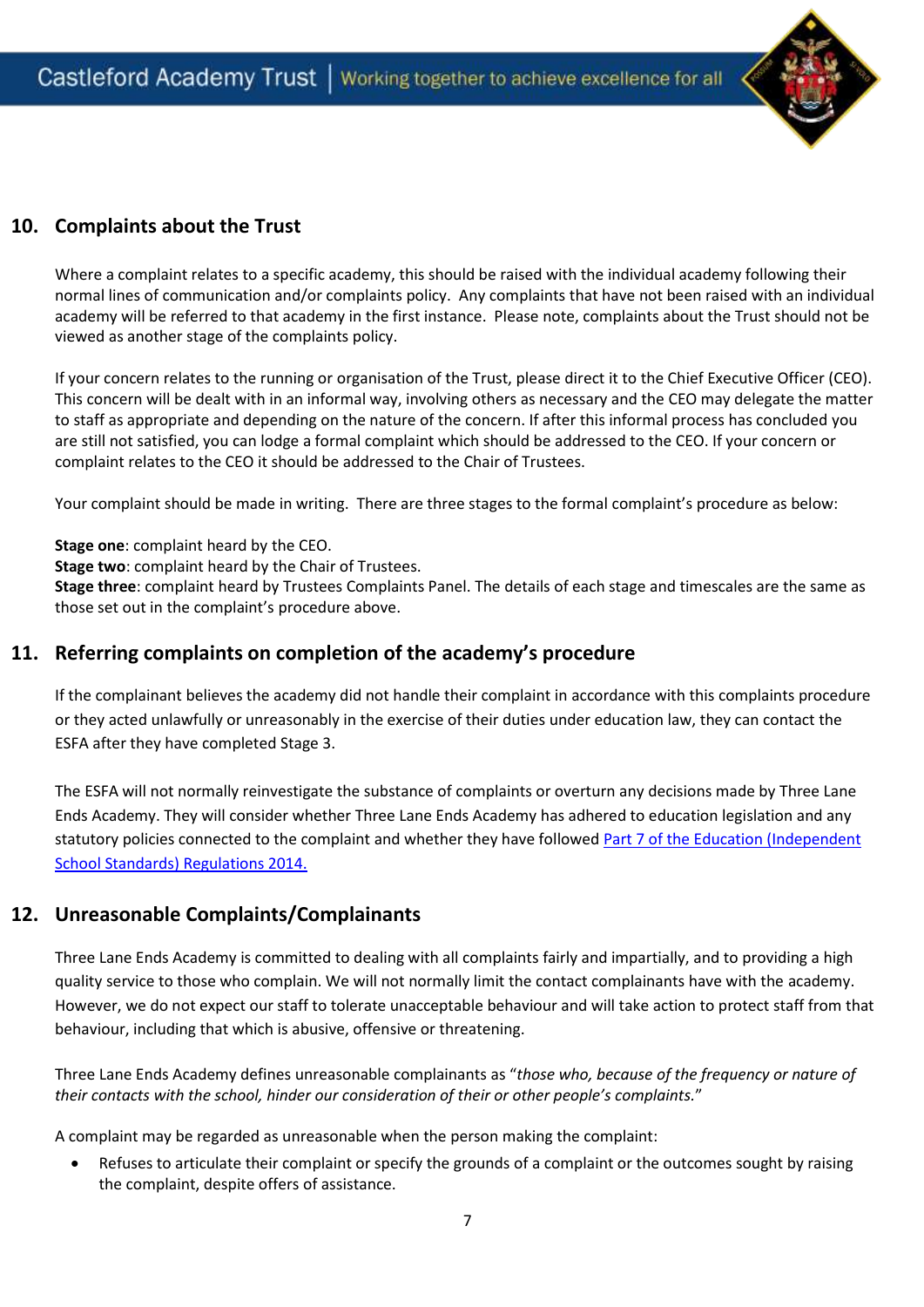

- Refuses to co-operate with the process outlined in the 'Formal Complaints Procedure' while still wishing their complaint to be resolved.
- Refuses to accept that certain issues are not within the scope of the 'Formal Complaints Procedure'.
- Insists on the complaint being dealt with in ways which are incompatible with the 'Formal Complaints Procedure' or with good practice.
- Introduces trivial or irrelevant information which the complainant expects to be taken into account and commented on, or raises a large number of detailed but unimportant questions, and insists they are fully answered, often immediately and to their own timescales.
- Makes unjustified complaints about staff who are trying to deal with the issues, and seeks to have them replaced.
- Changes the basis of the complaint as the investigation proceeds.
- Repeatedly makes the same complaint (despite previous investigations or responses concluding that the complaint is groundless or has been addressed).
- Refuses to accept the findings of the investigation into the complaint where the academy's 'Formal Complaints Procedure' has been completed including, where appropriate, referral to the Department for Education.
- Seeks an unrealistic outcome.
- Makes excessive demands on school time by frequent, lengthy, complicated and stressful contact with staff regarding the complaint either in person, in writing, by email and by telephone while the complaint is being dealt with.

A complaint may also be considered unreasonable if the person making the complaint does so either face-to-face, by telephone or in writing or electronically:

- Maliciously
- Aggressively
- Using threats, intimidation or violence
- Using abusive, offensive or discriminatory language
- Knowing it to be false
- Using falsified information
- Publishing unacceptable information in a variety of media such as in social media websites and newspapers

Complainants should limit the number of communications with an academy whilst a complaint is being progressed. It is not helpful if repeated correspondence is sent (either by letter, phone, email or text) as it could delay the outcome being reached.

Whenever possible, the Headteacher or Chair of Governors will discuss any concerns with the complainant informally before applying an 'unreasonable' marking.

If the behaviour continues, the Headteacher will write to the complainant explaining that their behaviour is unreasonable and asking them to change it. For complainants who excessively contact Three Lane Ends Academy causing a significant level of disruption, we may specify methods of communication and limit the number of contacts in a written communication plan. This will usually be reviewed after 6 months.

In response to any serious incident of aggression or violence, the concerns and actions taken will be put in writing immediately and the police informed. This may include banning an individual from Three Lane Ends Academy.